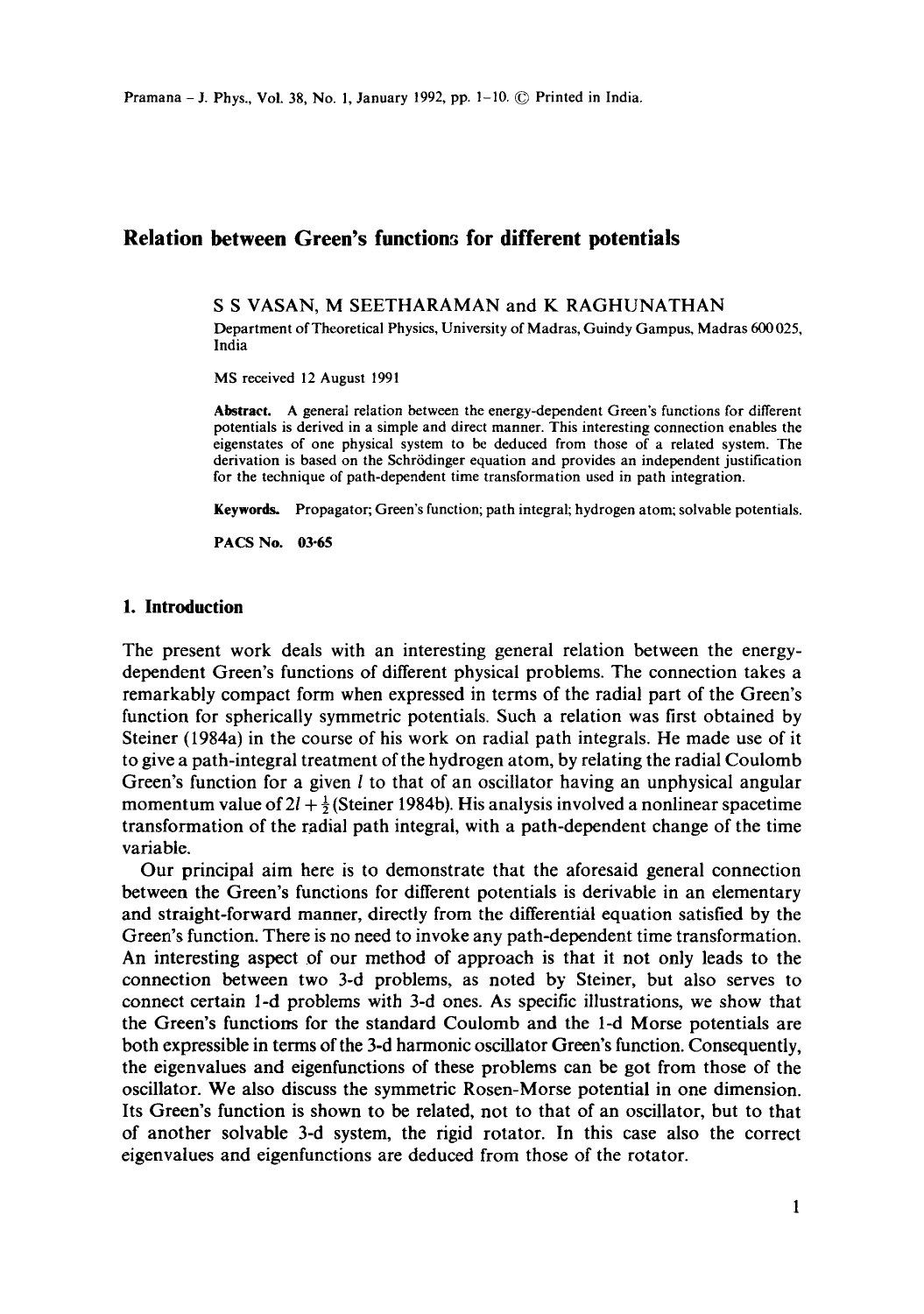## **2. The Coulomb-oscillator connection**

The propagator  $K(\mathbf{r}, \mathbf{r}_0, t_0)$  of a particle of unit mass moving from an initial position  $r_0$  at time  $t_0$  to a final position r at time t in a spherically symmetric potential  $V(r)$ satisfies the differential equation  $(h = 1)$ 

$$
\left[i\frac{\partial}{\partial t} + \frac{1}{2}\nabla^2 - V(r)\right] K = i\delta(\mathbf{r} - \mathbf{r}_0)\delta(t - t_0).
$$
 (1)

For our purposes it is adequate to deal with the energy Green's function defined by

$$
G(\mathbf{rr}_0, E) = i \int_0^\infty dT \exp(iET) K(\mathbf{rr}_0, T)
$$
 (2)

where  $T = t - t_0$  and E is to be understood as  $E + i\delta$  whenever necessary, together with the limit  $\delta \rightarrow 0 +$ . G satisfies the equation

$$
[E + \frac{1}{2}\nabla^2 - V(r)]G = -\delta(\mathbf{r} - \mathbf{r}_0). \tag{3}
$$

Making the partial wave expansion

$$
G = \sum_{l=0}^{\infty} \sum_{m=-l}^{l} \frac{1}{rr_0} g_l(r, r_0, E) Y_{l,m}^{*}(\theta, \phi) Y_{l,m}(\theta_0, \phi_0)
$$
(4)

we separate the angular dependence. On substituting (4) in (3) we get the following equation for the radial Green's function  $g_i$ :

$$
\left[E+\frac{1}{2}\frac{\partial^2}{\partial r^2}-V(r)-\frac{l(l+1)}{2r^2}\right]g_l=-\delta(r-r_0).
$$
\n(5)

Clearly, the dynamics of the problem is contained in this function and therefore we focus attention on  $g_t$  in the rest of our analysis.

We now consider changing the variables in (5) in such a way that the resulting equation is of the same form but with new parameters. One siinple way of achieving this is to define

$$
\rho = r^{\alpha}, \quad g_l = \frac{1}{\alpha} (\rho \rho_0)^{(1-\alpha)/2\alpha} \tilde{g}(\rho) \tag{6}
$$

where  $\alpha > 0$  is a free parameter. The equation for  $\tilde{g}$  has the form

$$
\left[\frac{1}{2}\frac{\partial^2}{\partial \rho^2} - W(\rho) - \frac{\lambda(\lambda + 1)}{2\rho^2}\right]\tilde{g} = -\delta(\rho - \rho_0)
$$
\n(7)

where

$$
\lambda = -\frac{1}{2} + \frac{1}{\alpha} \left( l + \frac{1}{2} \right)
$$
  
 
$$
W(\rho) = \frac{1}{\alpha^2} \rho^{2(1-\alpha)/\alpha} \left[ V(\rho^{1/\alpha}) - E \right].
$$
 (8)

The structure of (7) enables us to interpret  $\tilde{g}$  as the radial Green's function of a particle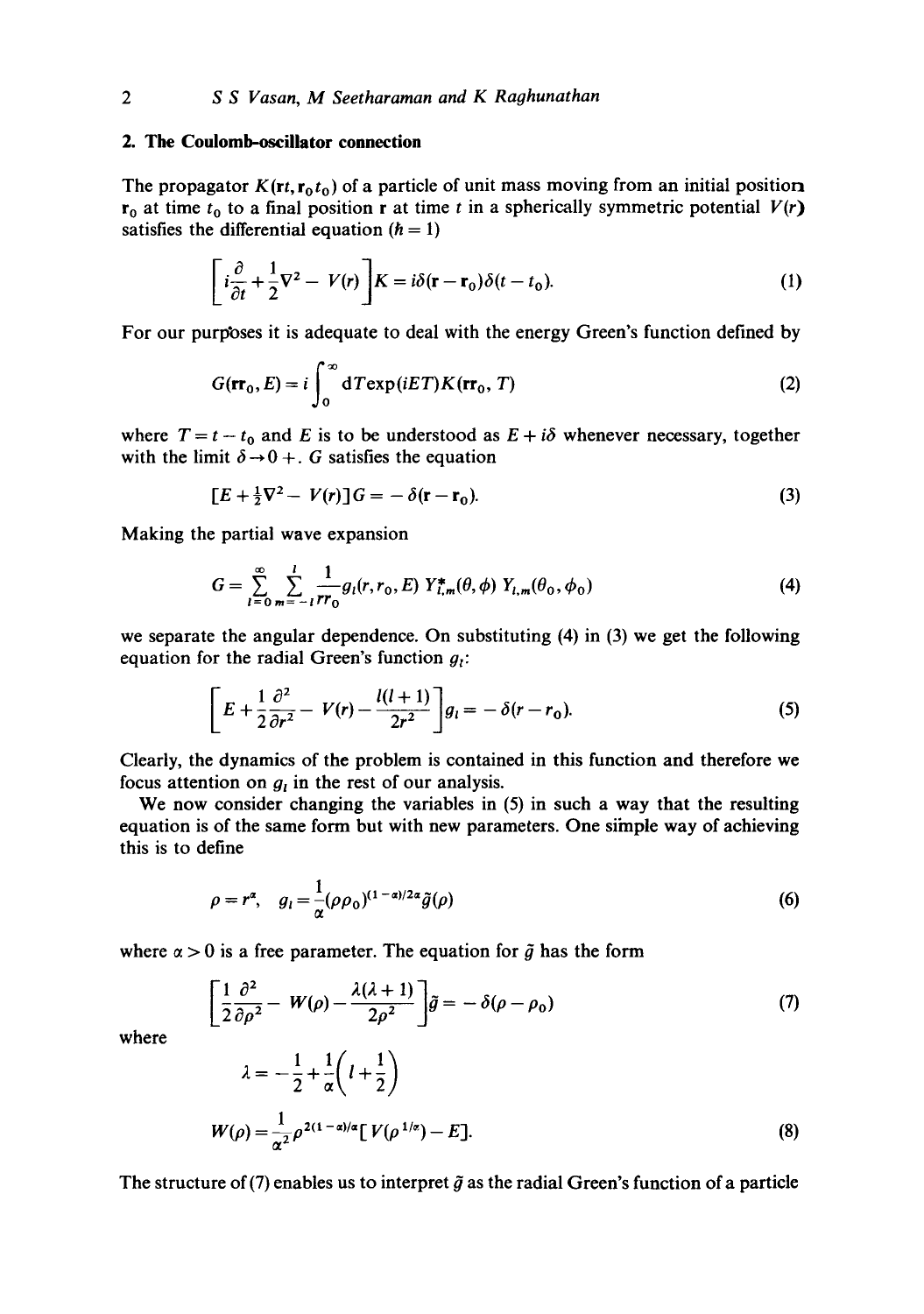moving in a potential  $W(\rho)$  with zero energy and angular momentum  $\lambda$ . Accordingly we write

$$
\tilde{g} = g_i^W(\rho, \rho_0; 0). \tag{9}
$$

This identification leads us, via (6), to the following formal relation between the radial Green's functions of two different potentials:

$$
g_l^V(r, r_0; E) = \frac{1}{\alpha} (\rho \rho_0)^{(1-\alpha)/2\alpha} g_{\lambda}^W(\rho, \rho_0; 0).
$$
 (10)

This result of ours is identical to the one derived by Steiner (1984a) in the context of path-integral evaluation of Green's functions. In practice the above relation is useful whenever we can find, for a given  $V(r)$ , a value  $\alpha$  for which  $W(\rho)$  represents a problem with known  $g_{\lambda}^{W}$ . Happily, this turns out to be the case for the Coulomb problem.

For the attractive Coulomb potential  $V(r) = -e^2/r$ , the choice  $\alpha = 1/2$  in (6) and (8) gives

$$
\rho = \sqrt{r}, \quad W(\rho) = -4e^2 - 4E\rho^2, \quad \lambda = 2l + \frac{1}{2}.
$$
 (11)

The function  $\tilde{g}$  obeys the equation (eq. (7))

$$
\left[\frac{1}{2}\frac{\partial^2}{\partial\rho^2} + 4e^2 + 4E\rho^2 - \frac{\lambda(\lambda + 1)}{2\rho^2}\right]\tilde{g} = -\delta(\rho - \rho_0). \tag{12}
$$

This equation shows that  $\tilde{q}$  can be identified as the radial Green's function of an isotropic oscillator of frequency  $\sqrt{-8E}$ , energy  $4e^2$  and angular momentum  $\lambda = 2l + 1/2$ :

$$
\tilde{g} = g_{\lambda}^{\rm OSC}(\rho, \rho_0; \varepsilon = 4e^2, \omega = \sqrt{-8E}).
$$
\n(13)

Coupling this with (10) we get

$$
g_l^{\text{Cou}}(r, r_0; E) = 2(rr_0)^{\frac{1}{2}} g_{2l + \frac{1}{2}}^{\text{OSC}}(\sqrt{r}, \sqrt{r_0}, 4e^2, \sqrt{-8E}).
$$
\n(14)

This relation gives the connection between the Coulomb radial Green's function for a given  $l$  and that of an oscillator with angular momentum continued to a value  $2l + 1/2$ .

The result (14) may be exploited to solve the Coulomb eigenvalue problem completely, given the eigenvalues and eigenfunctions of the oscillator. In doing this the following point is to be noted. While a negative value of  $E$ , the energy parameter of the Coulomb problem, leads to the usual confining oscillator potential with  $\omega^2 > 0$ , positive E corresponds to an oscillator with imaginary frequency. Thus, in order to get both the bound and the scattering states of the Coulomb problem, we must consider the oscillator eigenfunctions for positive as well as negative  $\omega^2$ .

Consider first the case  $E < 0$ . We then have an oscillator with real frequency, whose radial Green's function at energy  $\varepsilon$  and angular momentum  $\lambda$  can be conveniently represented by its eigenfunction expansion:

$$
g_{\lambda}^{\text{OSC}}(\rho, \rho_0; \varepsilon, \omega) = \sum_{n_r=0}^{\infty} \frac{u_{n_r, \lambda}(\rho, \omega) u_{n_r, \lambda}^*(\rho_0, \omega)}{\varepsilon_{n_r} - \varepsilon - i\delta}.
$$
 (15)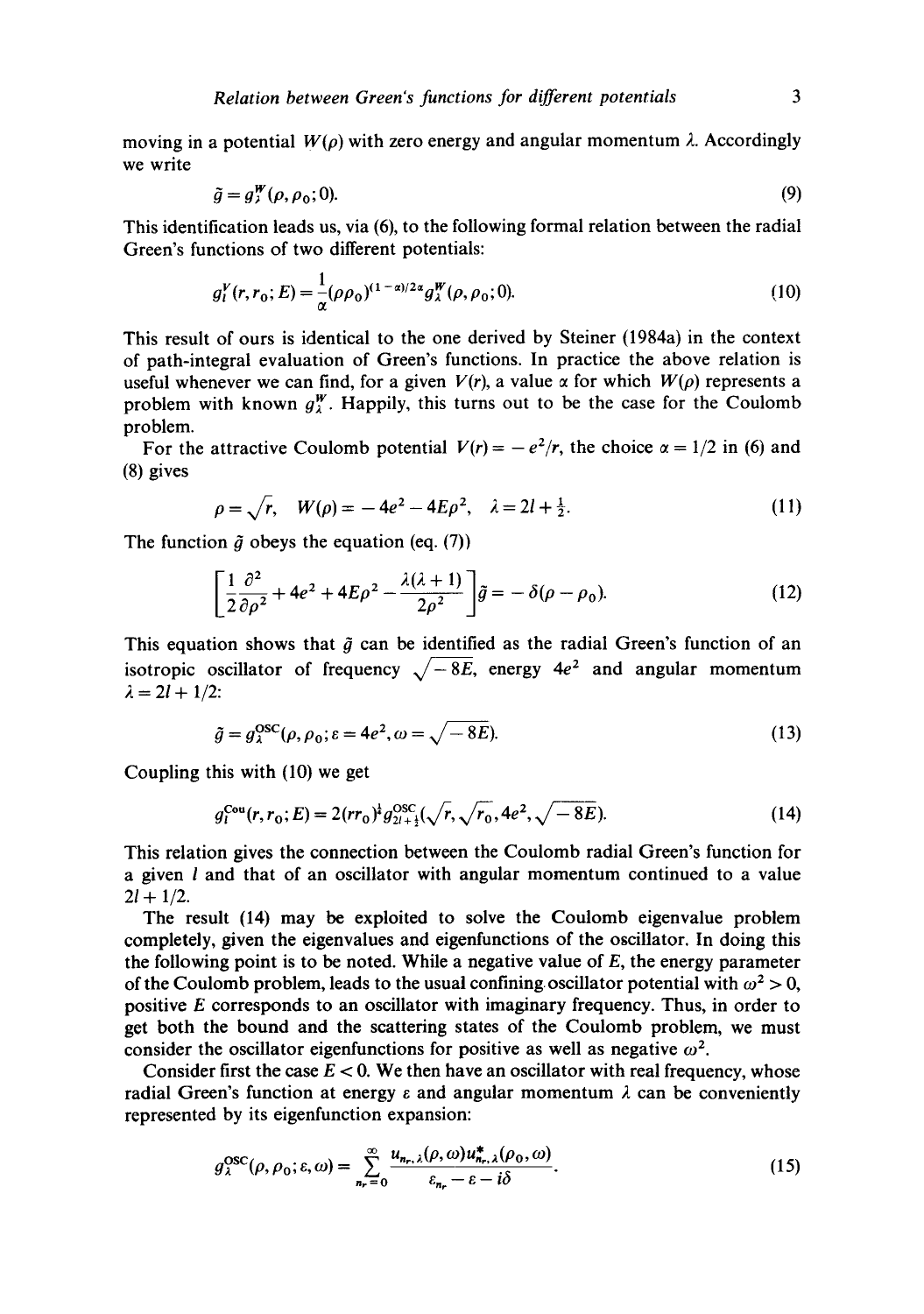Using this and the relation (14) we obtain the following explicit expression  $q^{\text{Cou}}$  for  $E < 0$ :

$$
g_l^{\text{Cou}}(r, r_0; E) = 2(rr_0)^{\frac{1}{4}} \sum_{n_r=0}^{\infty} \frac{u_{n_r, 2l+\frac{1}{2}}(\sqrt{r}) u_{n_r, 2l+\frac{1}{2}}^* (\sqrt{r_0})}{(2n_r + 2l + 2)\sqrt{-8E - 4e^2 - i\delta}}.
$$
(16)

In (15) and (16),  $u_{n}$  is the normalized reduced radial wave function of an oscillator of frequency  $\omega = \sqrt{-8E}$  corresponding to radial quantum number *n*, and angular momentum  $\lambda$ . Explicitly

$$
u_{n_r,\lambda}(\rho,\omega) = \left[\frac{2\sqrt{\omega}n_r!}{\Gamma^3(n_r + \lambda + \frac{3}{2})}\right]^{\frac{1}{2}} (\sqrt{\omega}\rho)^{\lambda+1} e^{-\frac{1}{2}\omega\rho^2} L_{n_r+\lambda+\frac{1}{2}}^{\lambda+\frac{1}{2}}(\omega\rho^2).
$$
 (17)

The associated Laguerre polynomial is defined by

$$
L_{n+p}^p(x) = \frac{\Gamma^2(n+p+1)}{n!\Gamma(p+1)}F(-n, p+1; x)
$$
\n(18)

where  $F$  is the confluent hypergeometric function.

It follows from (16) that  $g^{\text{Cou}}$  considered as a function of E has simple poles at the values

$$
E = E_n = -\frac{e^4}{2(n_r + l + 1)^2} \tag{19}
$$

which give the Coulomb bound state energies. These are the only singularities in the left half of the complex E-plane. From the residues of  $g^{\text{Cou}}$  at these poles, the bound state wave functions can be determined at once (to within an overall phase). They are

$$
v_{n,l}(r) = \frac{e}{\sqrt{2}(n_r + l + 1)} r^{\frac{1}{2}} u_{n,2l + \frac{1}{2}}(\sqrt{r}, \omega = \sqrt{-8E_n})
$$
  
= 
$$
\left[ \frac{(n - l - 1)!}{an^2(n + l)^3} \right]^{\frac{1}{2}} \left( \frac{2r}{na} \right)^{l + 1} \exp(-r/na) L_{n + l}^{2l + 1} \left( \frac{2r}{na} \right)
$$
 (20)

where  $n = n_r + l + 1$  and  $a = e^{-2}$  is the Bohr radius,  $v_{n,l}$  given by (20) is seen to be the correctly normalized, reduced radial wave function.

We now consider the Coulomb Green's function for positive values of E. For  $E > 0$ , we see from (12) that  $\tilde{g}$  will be the radial Green's function of an oscillator whose frequency is imaginary (inverted oscillator):

$$
\omega = \sqrt{-8E} = i\sqrt{8E} = 2ik.\tag{21}
$$

Here we have replaced  $E$  in terms of  $k$ , the asymptotic wave number. For an inverted oscillator the energy spectrum is the entire real continuum, the eigenfunctions being only Dirac delta normalizable (see Appendix). Using the orthogonality and completeness relations (A8 and A10) of the eigenfunctions  $u_{\lambda}$ , we can write the analogue of (15) for the inverted oscillator in the form

$$
g_{\lambda}^{\text{OSC}}(\rho, \rho_0; \varepsilon, 2ik) = \int_{-\infty}^{\infty} \frac{\mathrm{d}\varepsilon'}{\varepsilon' - \varepsilon - i\delta} u_{\lambda}(\rho, \varepsilon', 2ik) u_{\lambda}^{*}(\rho_0, \varepsilon', 2ik). \tag{22}
$$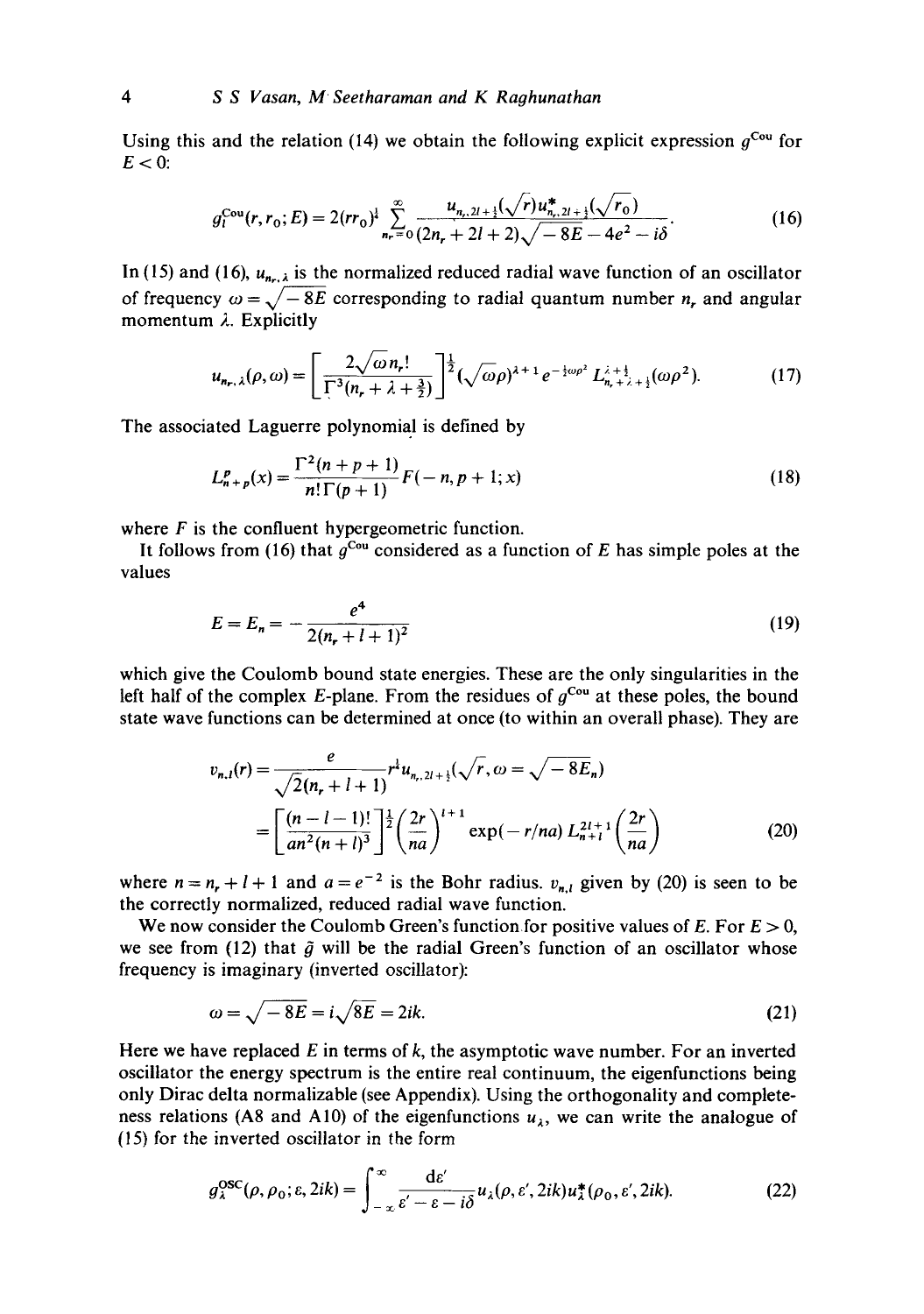Using this we get the following expression for the Coulomb radial Green's function for  $E > 0$  (with  $\sigma = \varepsilon'/4k$ )

$$
g_l^{\text{Cou}}(r, r_0; E) = 2(rr_0)^{\frac{1}{4}} \int_{-\infty}^{\infty} \frac{d\sigma}{\sigma - (e^2/k) - i\delta} u_{2l + \frac{1}{2}}(\sqrt{r}, \sigma, 2ik) u_{2l + \frac{1}{2}}^{\frac{1}{2}}(\sqrt{r_0}, \sigma, 2ik).
$$
\n(23)

The structure of the rhs of (23) shows that  $g^{Cou}$  as a function of E is nonanalytic everywhere along the positive real E axis. This implies in turn that every  $E > 0$  is an eigenvalue of the Coulomb problem. To determine the Coulomb wave function  $v_1(r, E)$ belonging to the continuum, we use the prescription

$$
\operatorname{Im} g_l^{\operatorname{Cou}}(r, r; E) = \pi v_l(r, E) v_l^*(r, E) \tag{24}
$$

and the identity

$$
\frac{1}{\sigma - (e^2/k) - i\delta} = P \frac{1}{\sigma - (e^2/k)} + i\pi \delta(\sigma - (e^2/k)).
$$
\n(25)

The result is

$$
v_{l}(r, E) = \sqrt{2}r^{2}u_{2l+1}(\sqrt{r}, \sigma = (e^{2}/k), 2ik)
$$
  
= 
$$
\frac{\exp(\pi e^{2}/2k)}{\sqrt{2\pi k}\Gamma(2l+2)} \Big|\Gamma\left(\frac{ie^{2}}{k} + l + 1\right)\Big|(2kr)^{l+1}\exp(-ikr)\Big|
$$
  

$$
\times F\left(\frac{ie^{2}}{k} + l + 1, 2l + 2, 2ikr\right).
$$
 (26)

This is the correct Coulomb-reduced radial wave function which is normalized according to

$$
\int_0^\infty v_t^*(r, E)v_t(r, E')\,\mathrm{d}r = \delta(E - E').\tag{27}
$$

#### **3. The Morse-oscillator connection**

The problem of the 1-d Morse potential

$$
V(x) = V_0(\exp(-2ax) - 2\exp(-ax)), \quad V_0 > 0, \quad -\infty < x < \infty \tag{28}
$$

is now solved by relating its Green's function to the radial Green's function of a 3-d oscillator at fixed energy. Consider the equation for the Morse Green's function  $g^{MOR}$ 

$$
\left[\frac{1}{2}\frac{d^2}{dx^2} + E - V_0(\exp(-2ax) - 2\exp(-ax))\right]g^{\text{MOR}}(x, x_0; E) = -\delta(x - x_0).
$$
\n(29)

By changing the variables to

$$
\rho = \exp(-ax/2), \quad g^{\text{MOR}} = \frac{2}{a} (\rho \rho_0)^{-\frac{1}{2}} \tilde{g}(\rho) \tag{30}
$$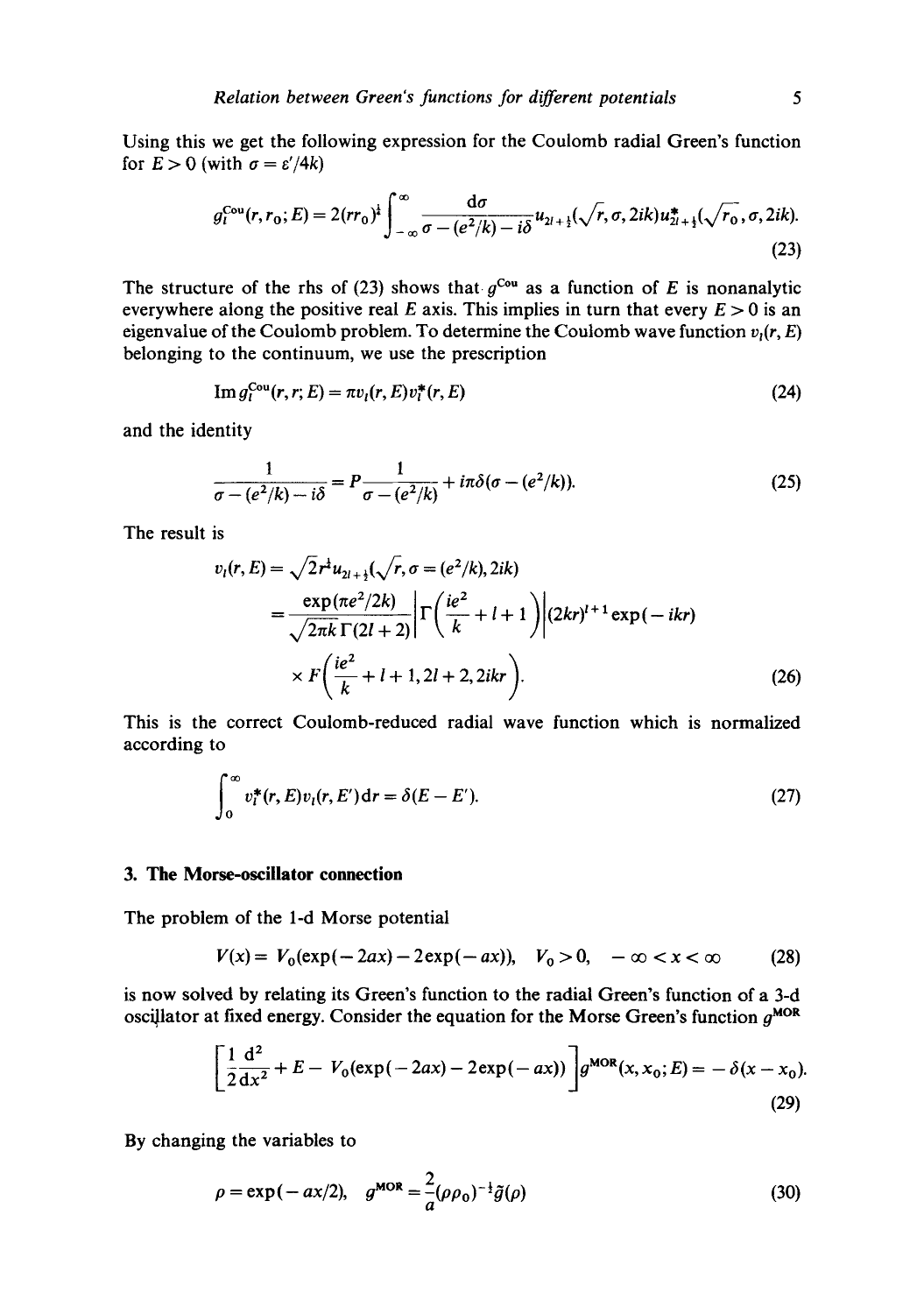(29) is transformed to

$$
\left[\frac{1}{2}\frac{\partial^2}{\partial\rho^2} + \frac{8V_0}{a^2} - \frac{4V_0}{a^2}\rho^2 + \frac{1}{2\rho^2} \left(\frac{8E}{a^2} + \frac{1}{4}\right)\right] \tilde{g} = -\delta(\rho - \rho_0). \tag{31}
$$

This shows that  $\tilde{g}$  is the radial Green's function at energy  $8V_0/a^2$  and angular momentum  $\lambda = -1/2 + \sqrt{-8E/a}$  of an harmonic oscillator of frequency  $\omega = \sqrt{8V_0/a}$ , i.e.,

$$
\tilde{g} = g_{\lambda}^{\text{osc}}\bigg(\rho, \rho_0; \varepsilon = \frac{8V_0}{a^2}, \omega = \frac{\sqrt{8V_0}}{a}\bigg). \tag{32}
$$

By an analysis similar to that of the previous section, the correct eigenvalues and wavefunctions of the Morse problem can be deduced from (32) and (30). In particular we have the result that the number of bound states is finite. The details are not presented here.

#### **4. Rosen-Morse-rigid rotator connection**

In this section we solve the 1-d problem of the symmetric Rosen-Morse potential by relating its Green's function to that of the 3-d rigid rotator. For brevity we limit the discussion to the bound states only.

The Green's function for the symmetric Rosen-Morse potential

$$
V(x) = -V_0 \operatorname{sech}^2 \alpha x, \quad V_0 > 0, \quad -\infty < x < \infty \tag{33}
$$

satisfies the equation

$$
\left[\frac{1}{2}\frac{\partial^2}{\partial x^2} + E + V_0 \operatorname{sech}^2 \alpha x \right] g^{\text{RM}}(x, x_0; E) = -\delta(x - x_0). \tag{34}
$$

With the substitutions (taking  $E < 0$ )

$$
\rho = \tanh \alpha x, \quad \lambda(\lambda + 1) = \frac{2V_0}{\alpha^2}, \quad \mu^2 = -\frac{2E}{\alpha^2}, \quad \mu > 0
$$
\n(35)

the equation is transformed to

$$
\left[ (1 - \rho^2) \frac{\partial^2}{\partial \rho^2} - 2\rho \frac{\partial}{\partial \rho} + \lambda(\lambda + 1) - \frac{\mu^2}{1 - \rho^2} \right] \tilde{g}(\rho) = -\delta(\rho - \rho_0)
$$
 (36)

where

$$
g^{\rm RM}(x, x_0; E) = \frac{2}{\alpha} \tilde{g}.
$$
\n(37)

Equation (36) shows that  $\tilde{g}$  is formally the Green's function for a rigid rotator with an angular momentum  $\lambda$  and 'magnetic quantum number'  $\mu$ . Hence we identify

$$
g^{\text{RM}}(x, x_0; E) = \frac{2}{\alpha} g^{\text{ROT}}_{\lambda}(\rho, \rho_0; \mu).
$$
 (38)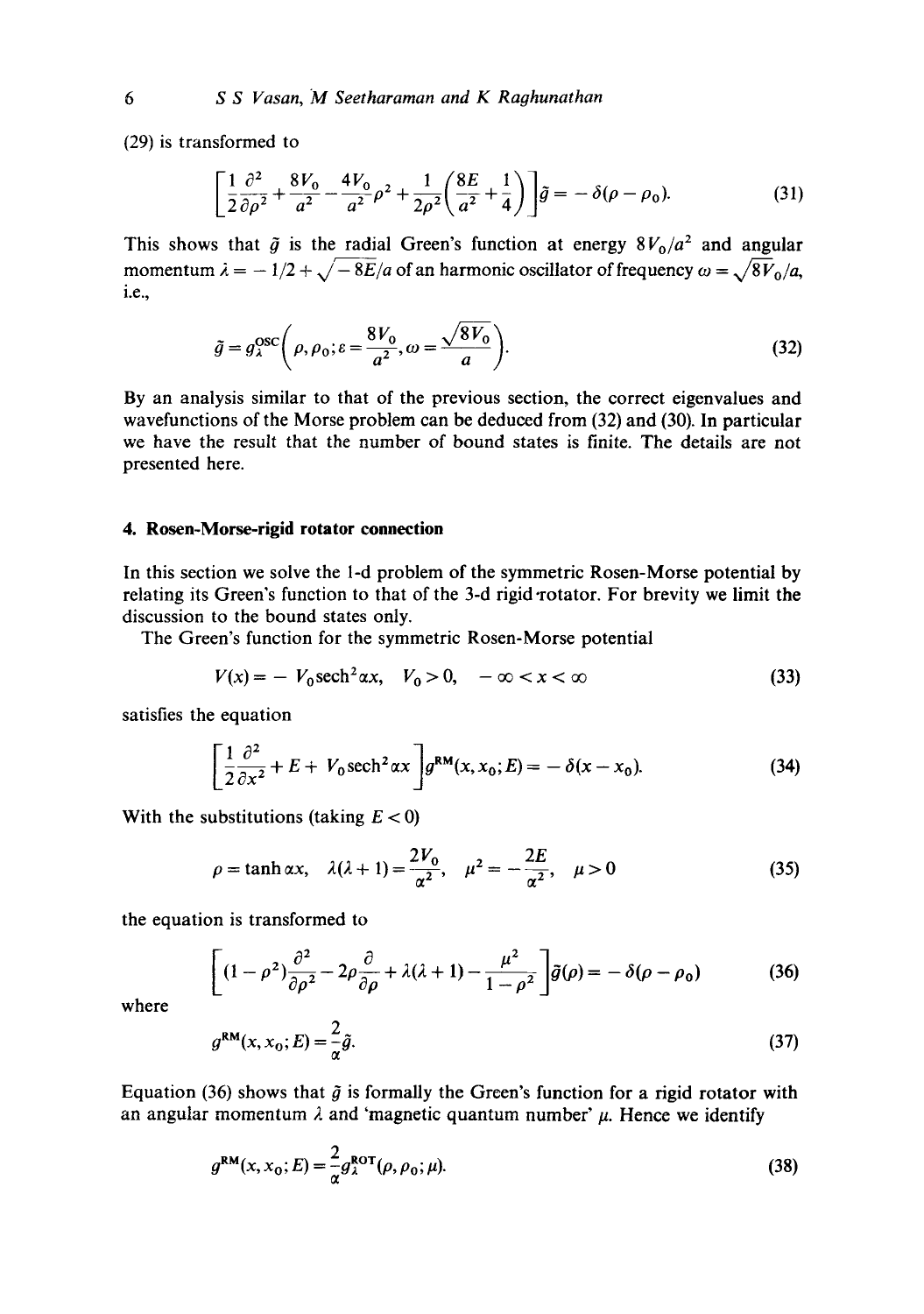To obtain an expression for  $g^{ROT}$ , consider the homogeneous equation

$$
\left[ (1 - \rho^2) \frac{d^2}{d\rho^2} - 2\rho \frac{d}{d\rho} + \lambda(\lambda + 1) - \frac{\mu^2}{1 - \rho^2} \right] \Phi(\rho) = 0, \quad -1 < \rho < 1. \tag{39}
$$

This equation has solutions which remain finite as  $\rho \rightarrow \pm 1$  only if  $\lambda$  takes one of the • values

$$
\lambda = \lambda_n = n + \mu, \quad n = 0, 1, 2, \dots \tag{40}
$$

The corresponding eigenfunctions are the associated Legendre functions:

$$
\Phi_n(\rho) = P_{n+\mu}^{-\mu}(\rho). \tag{41}
$$

These functions are even (odd) functions of  $\rho$  for even (odd) *n*. For a fixed value of  $\mu$ , the  $P_{n+\mu}^{-\mu}$  form an orthogonal and complete set in  $-1 < \rho < 1$  with respect to well-behaved functions which vanish at  $\rho = \pm 1$ . We can therefore write for  $g^{\rm ROT}$  an eigenfunction expansion:

$$
g_{\lambda}^{\text{ROT}}(\rho, \rho_0; \mu) = \sum_{n=0}^{\infty} \frac{C_{n,\mu}^2 P_{n+\mu}^{-\mu}(\rho) P_{n+\mu}^{-\mu}(\rho_0)}{(n+\mu)(n+\mu+1) - \lambda(\lambda+1) - i\delta}.
$$
 (42)

In (42)  $C_{n,\mu}$  is a normalization constant. Using the relation

$$
\int_{-1}^{+1} d\rho \left[ P_{n+\mu}^{-\mu}(\rho) \right]^2 = \frac{2}{2n+2\mu+1} \frac{\Gamma(n+1)}{\Gamma(n+2\mu+1)} \tag{43}
$$

obtained by analytic continuation of the corresponding result for the  $P_l^m$ , we get

$$
C_{n,\mu} = \left[ \frac{(2n+2\mu+1)\Gamma(n+2\mu+1)}{2\Gamma(n+1)} \right]^{\frac{1}{2}}.
$$
 (44)

Having determined  $g^{ROT}$ , we can write down the Green's function for the Rosen-Morse potential using (38). We have

$$
g^{\text{RM}}(x, x_0; E) = \frac{2}{\alpha} \sum_{n=0}^{\infty} \frac{C_{n,\mu}^2 P_{n+\mu}^{ - \mu}(\rho) P_{n+\mu}^{ - \mu}(\rho_0)}{(n+\mu)(n+\mu+1) - \frac{2V_0}{\alpha^2} - i\delta}.
$$
 (45)

It is apparent from (45) that  $g^{ROT}$  has simple poles at  $\mu$  values satisfying the relation

$$
(n+\mu)(n+\mu+1) - \frac{2V_0}{\alpha^2} = 0.
$$
\n(46)

The positive root of this quadratic equation gives the energy levels  $E_n$  through the relation

$$
\mu_n = (-2E_n/\alpha^2)^{\frac{1}{2}} = -(n+\frac{1}{2}) + \frac{1}{2} [1 + (8V_0/\alpha^2)]^{1/2}.
$$
 (47)

Since the rhs of (47) must be positive, we see that the number of bound states is finite and equal to the integer part of  $-\frac{1}{2} + \frac{1}{2}(1 + (8V_0/\alpha^2))^{1/2}$ .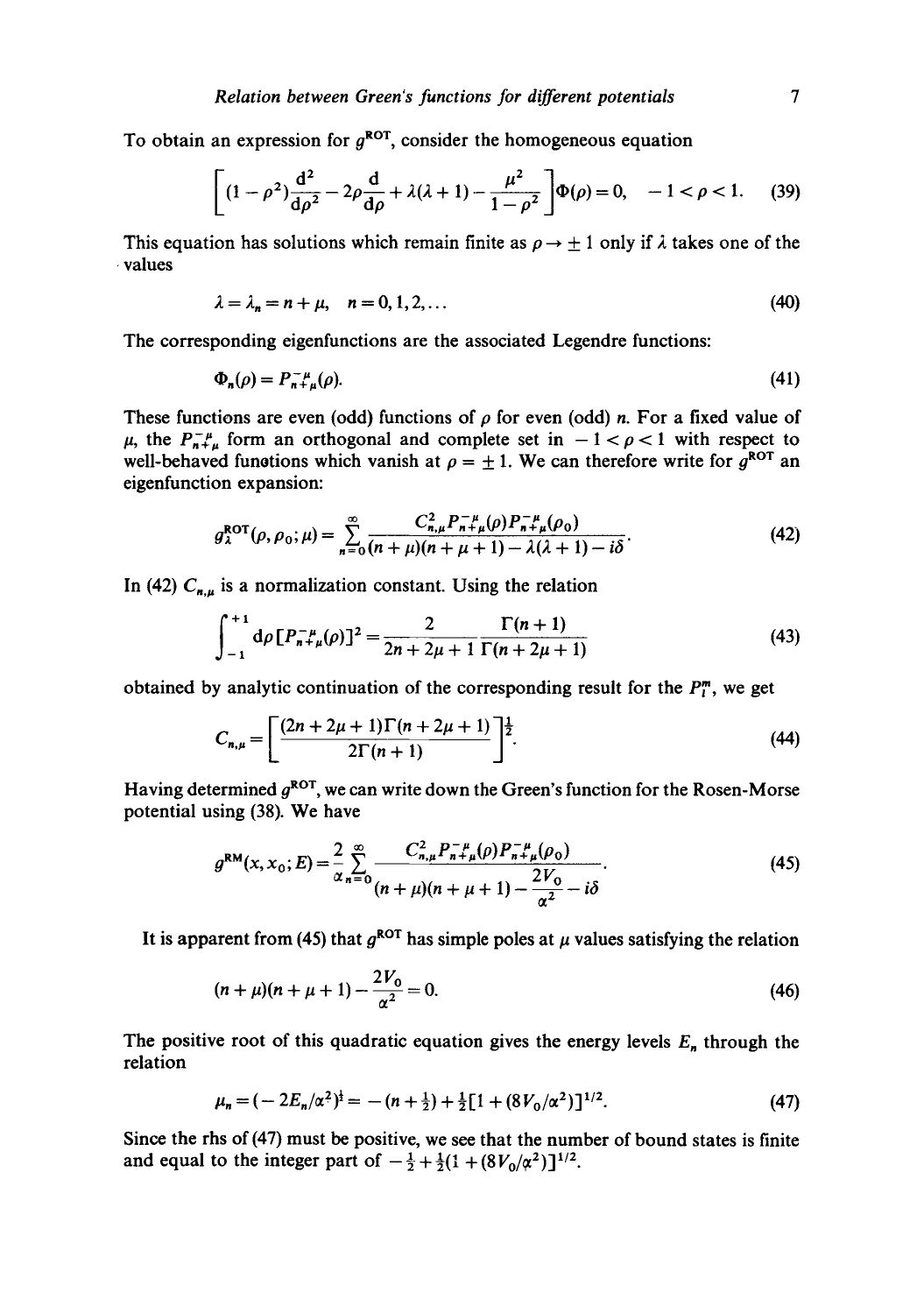To find the wave function of the n-th eigenstate, we consider the limit

$$
\lim_{E \to E_n} \left[ (E_n - E) g^{\text{RM}}(x, x_0; E) \right]. \tag{48}
$$

Using (45) and expanding the denominator in the neighbourhood of  $E = E_n$ , we find the limit (48) to be

$$
\left[\frac{2\alpha\mu C_{n,\mu}^{2} P_{n+\mu}^{-\mu}(\tanh\alpha x) P_{n+\mu}^{-\mu}(\tanh\alpha x_{0})}{2n+2\mu+1}\right]_{E=E_{n}}
$$
\n(49)

From this we obtain the wavefunction

$$
\psi_n(x) = \left[\frac{\alpha \mu_n \Gamma(n + 2\mu_n + 1)}{\Gamma(n + 1)}\right]^{\frac{1}{2}} P_{n + \mu_n}^{-\mu_n}(\tanh \alpha x). \tag{50}
$$

Using the formula

$$
\int_0^1 [P_{n+\mu}^{-\mu}(\rho)]^2 \frac{\mathrm{d}\rho}{1-\rho^2} = \frac{\Gamma(n+1)}{2\mu \Gamma(n+2\mu+1)}\tag{51}
$$

it may be verified that  $\psi_n$  given by (50) is correctly normalized.

The determination of the Rosen-Morse bound state normalization constant has been the subject of a detailed investigation by Nieto (1978). It is a noteworthy feature of the present analysis that this constant comes out in a direct manner.

#### **5. Discussion**

We have shown above how a general relation connecting the quantum mechanical Green's functions for two different potentials can be derived in a simple manner. Our analysis is based on the Schrrdinger equation, and the main result is expressed in (10). We point out that in our approach there is no need to make any transformation of the time variable. This is in sharp contrast to the method of Steiner who derived (10) in a different context by making use of a path-dependent time tranformation. Since it has a starting point different from that of Steiner, our work may be considered as providing independent justification to his technique of transforming space and time variables within the path integral. As for the application of (10) to the Coulomb potential, our treatment goes farther than that of Steiner, who dealt with only the bound states. We obtain the complete set of Coulomb eigenfunctions, including the continuum states.

The relation (I0) is exact, and provides a dosed form expression for the Green's function for one potential, if the other related one is known in closed form. It is however not necessary to know the closed form expressions to obtain physically important quantities, as shown above.

The specific potentials that we have considered though non-trivial are nevertheless exactly solvable, and serve to illustrate the use of the relation (10). To go beyond these solvable cases is the next natural step. That the method has a wider region of applicability is shown by examples such as the following. The linear plus Coulomb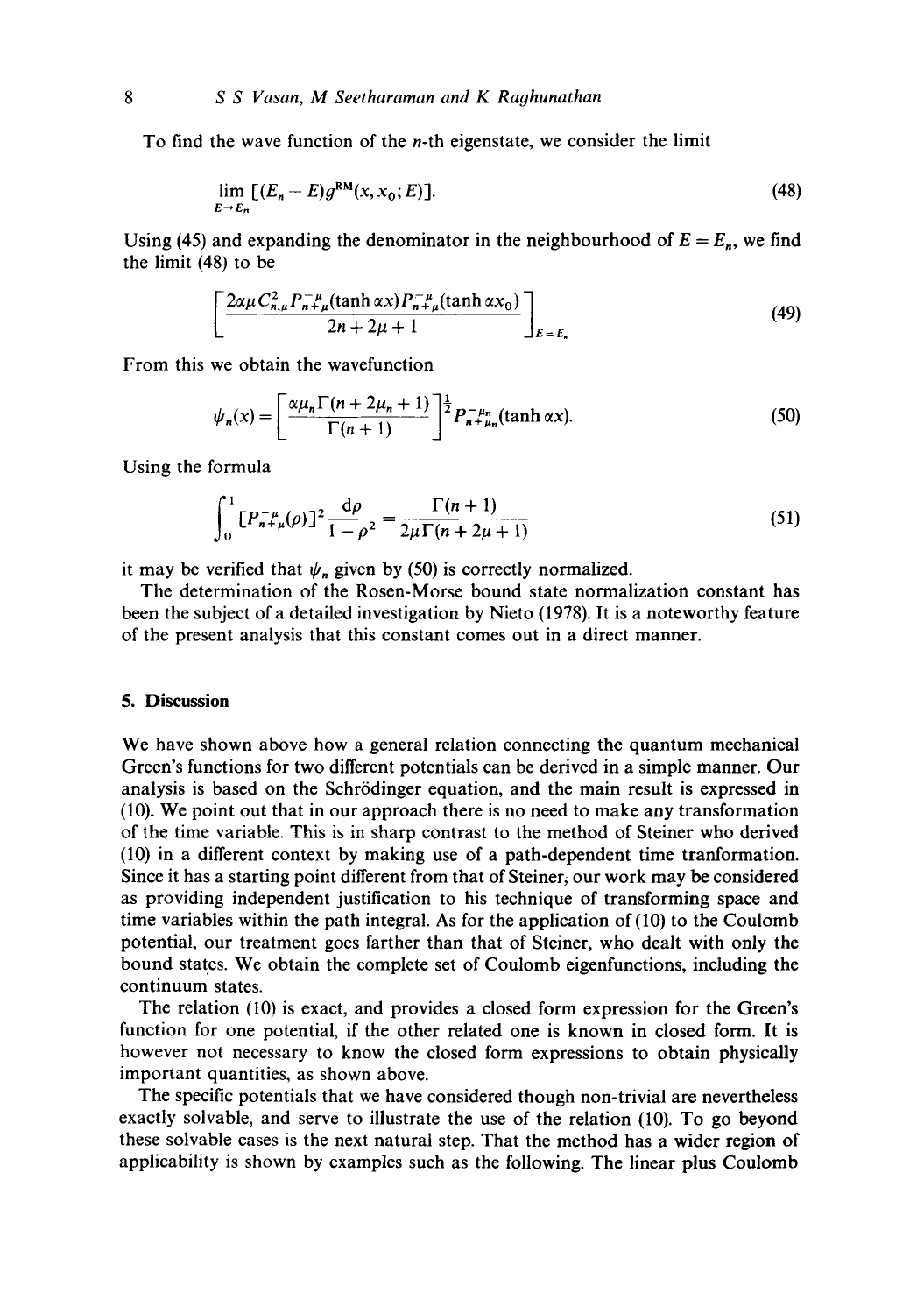potential, a nonsolvable potential of considerable interest in charmonium physics, can be related through (10) to a quartic anharmonic oscillator potential. As there exists a large body of accurate, though nonexact, results for the latter system, one is naturally led to inquire how best this information can be exploited, in conjunction with (10), in the study of the former. Investigation of this and other related issues is in progress.

## **Appendix**

### **The inverted oscillator**

We consider here the radial eigenvalue problem for the potential

$$
V(\rho) = -\frac{1}{2}\beta^2 \rho^2, \quad \beta > 0
$$
 (A1)

which corresponds to an 'oscillator' whose frequency is imaginary:  $\omega = i\beta$ . The radial Schrödinger equation for a given angular momentum  $\lambda$  is

$$
\left[\frac{1}{2}\frac{d^2}{d\rho^2} + \varepsilon + \frac{1}{2}\beta^2\rho^2 - \frac{\lambda(\lambda + 1)}{2\rho^2}\right]u = 0.
$$
 (A2)

In the above  $u$  is the reduced radial function and  $\varepsilon$  is the energy. By a standard procedure we arrive at the following explicit form for the solution

$$
u = N(\beta \rho^2)^{\frac{1}{2}(\lambda+1)} \exp(-\frac{1}{2}i\beta \rho^2) F\left(\frac{i\epsilon}{2\beta} + \frac{\lambda}{2} + \frac{3}{4}, \lambda + \frac{3}{2}, i\beta \rho^2\right)
$$
 (A3)

where  $F$  is the confluent hypergeometric function, and  $N$  is a constant. The above solution is finite everywhere in  $0 < \rho < \infty$  for arbitrary e and vanishes at  $\rho = 0$  provided  $\lambda + 1 > 0$ . It is however not square-integrable, as is clear from its asymptotic form for  $\rho \rightarrow \infty$ :

$$
u \to NC(\beta \rho^2)^{-\frac{1}{4}} \sin\left[\frac{1}{2}\beta \rho^2 + \frac{\varepsilon}{2\beta} \ln \beta \rho^2 + \phi\right],
$$
  
\n
$$
C = 2\Gamma(\lambda + \frac{3}{2}) \exp(-\pi \varepsilon/4\beta) \left| \Gamma\left(\frac{i\varepsilon}{2\beta} + \frac{\lambda}{2} + \frac{3}{4}\right) \right|^{-1},
$$
  
\n
$$
\phi = \frac{\pi}{4} \left(\frac{1}{2} - \lambda\right) - \arg \Gamma\left(\frac{i\varepsilon}{2\beta} + \frac{\lambda}{2} + \frac{3}{4}\right).
$$
 (A4)

We thus see that the spectrum of this oscillator is the entire continuum  $-\infty < \varepsilon < \infty$ , there being no bound states.

The set of eigenfunctions u given by (A3) is a complete orthogonal set. To fix the overall normalization factor N in (A3) we proceed as follows. Let  $u_1$  and  $u_2$  be two solutions corresponding to energies  $\varepsilon_1$  and  $\varepsilon_2$ . Using (A2) for  $u_1$  and  $u_2$ , with  $\lambda$  fixed, we get

$$
u_1^* u_2'' - u_1^{**} u_2 + 2(\varepsilon_2 - \varepsilon_1) u_1^* u_2 = 0. \tag{A5}
$$